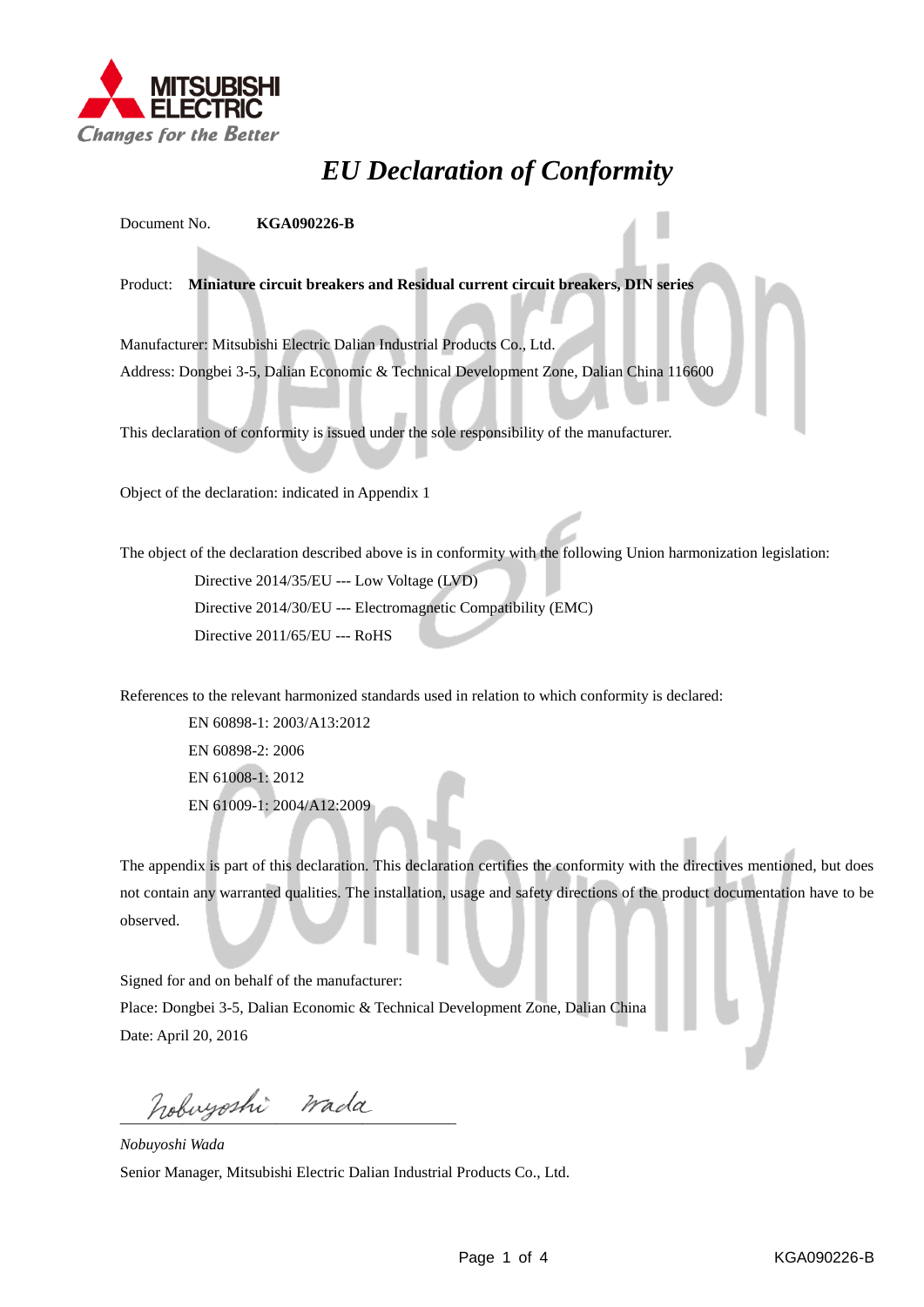## **Appendix 1 Miniature circuit breakers and Residual current circuit breakers, DIN series**

Products: Table 1 Miniature circuit breakers for AC

| Model of products |          |              |  |
|-------------------|----------|--------------|--|
| BH-D6             | $BH-D10$ | <b>BH-DN</b> |  |

Above products not incorporating electronic circuit are not required the immunity and emission tests for Electromagnetic Compatibility.

Products:

| Table 2 Accessories for BH-D6 and BH-D10 |  |  |  |  |
|------------------------------------------|--|--|--|--|
|------------------------------------------|--|--|--|--|

| Kind of Accessory          | Model of products   |
|----------------------------|---------------------|
| Alarm switch               | AL-05DLS            |
| Auxiliary switch           | AX-05DLS, AX2-05DLS |
| Alarm and auxiliary switch | <b>ALAX-05DLS</b>   |
| Shunt tripping device      | SHTA400-05DLS,      |
|                            | SHTD048-05DLS       |

Above products not incorporating electronic circuit are not required the immunity and emission tests for Electromagnetic Compatibility.

The conformity of the mentioned products with the regulations of the Directive 2014/35/EU for Low Voltage is shown by application of the Technical documentation. This is supported by selected product tests to the following Low voltage standards.

The conformity of the mentioned products with the regulations of the Directive 2011/65/EU for RoHS is shown by application of the Technical documentation.

Harmonized European Standards:



Products: Miniature circuit breakers BH-D10 for DC

Above products not incorporating electronic circuit are not required the immunity and emission tests for Electromagnetic Compatibility.

The conformity of the mentioned products with the regulations of the Directive 2014/35/EU for Low Voltage is shown by application of the Technical documentation. This is supported by selected product tests to the following Low voltage standards.

The conformity of the mentioned products with the regulations of the Directive 2011/65/EU for RoHS is shown by application of the Technical documentation.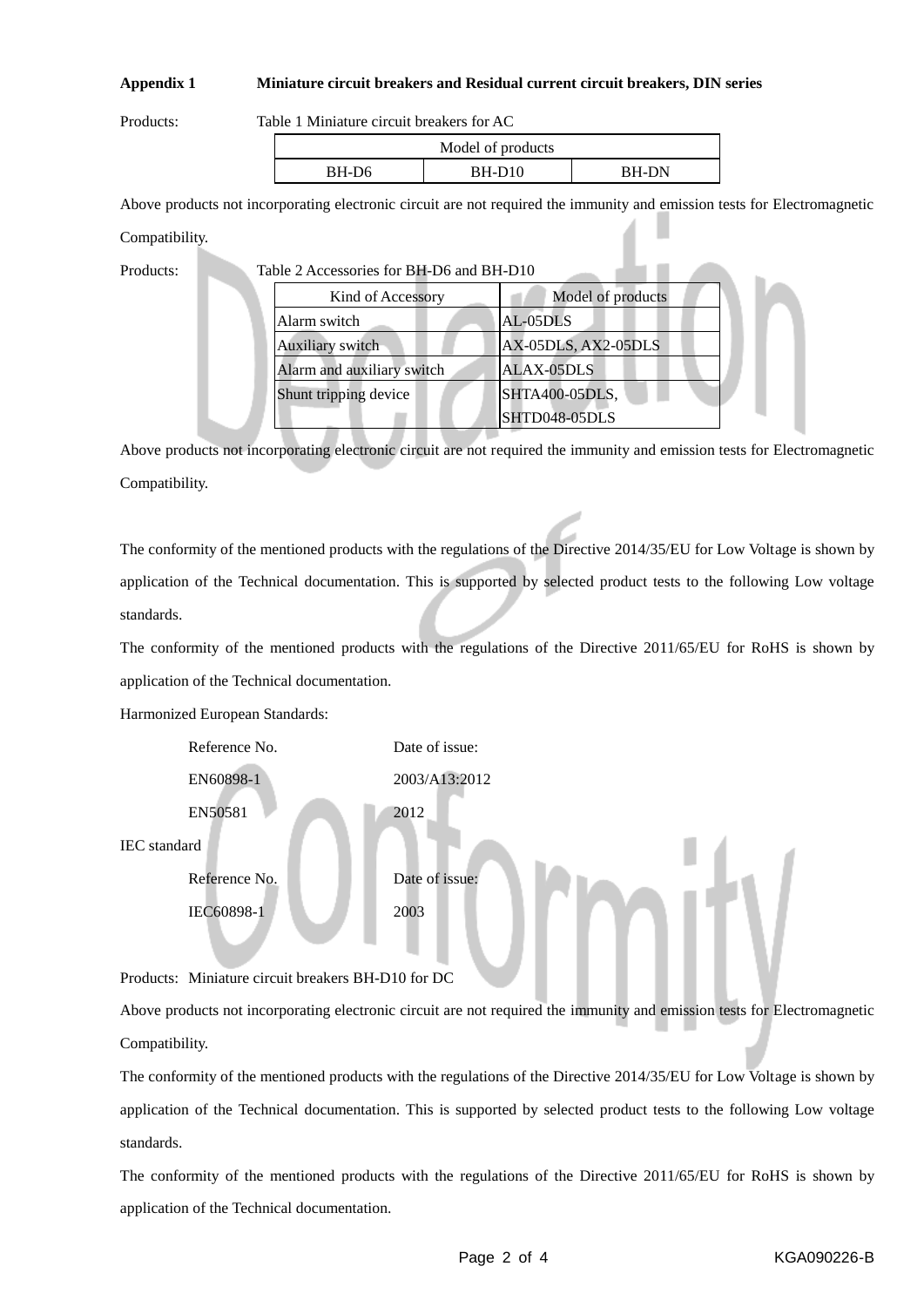## Harmonized European Standards:

| Reference No. | Date of issue: |
|---------------|----------------|
| EN60898-2     | 2003/A13:2012  |
| EN50581       | 2012           |

IEC standard

| Reference No. | Date of issue: |
|---------------|----------------|
| IEC60898-2    | 2003           |

Products: Residual current operated circuit breakers BV-D

The conformity of the mentioned products with the regulations of the Directive 2014/35/EU for Low Voltage is shown by application of the Technical documentation File. This is supported by selected product tests to the following Low voltage standards.

The conformity of the mentioned products with the regulations of the Directive 2011/65/EU for RoHS is shown by application of the Technical documentation.

Harmonized European Standards:

| Reference No. | Date of issue: |
|---------------|----------------|
| EN61008-1     | 2012           |
| EN50581       | 2012           |

IEC standard

| Reference No. | Date of issue: |
|---------------|----------------|
| IEC61008-1    | 2013           |

Products: Residual current operated circuit breakers with overcurrent protection BV-DN

The conformity of the mentioned products with the regulations of the Directive 2014/35/EU for Low Voltage is shown by application of the Technical documentation. This is supported by selected product tests to the following Low voltage standards.

The conformity of the mentioned products with the regulations of the Directive 2011/65/EU for RoHS is shown by application of the Technical documentation.

Harmonized European Standards:

| Reference No. | Date of issue: |
|---------------|----------------|
| EN61009-1     | 2004/A12:2009  |
| EN50581       | 2012           |

IEC standard

| Reference No. | Date of issue: |
|---------------|----------------|
| IEC61009-1    | 2012           |